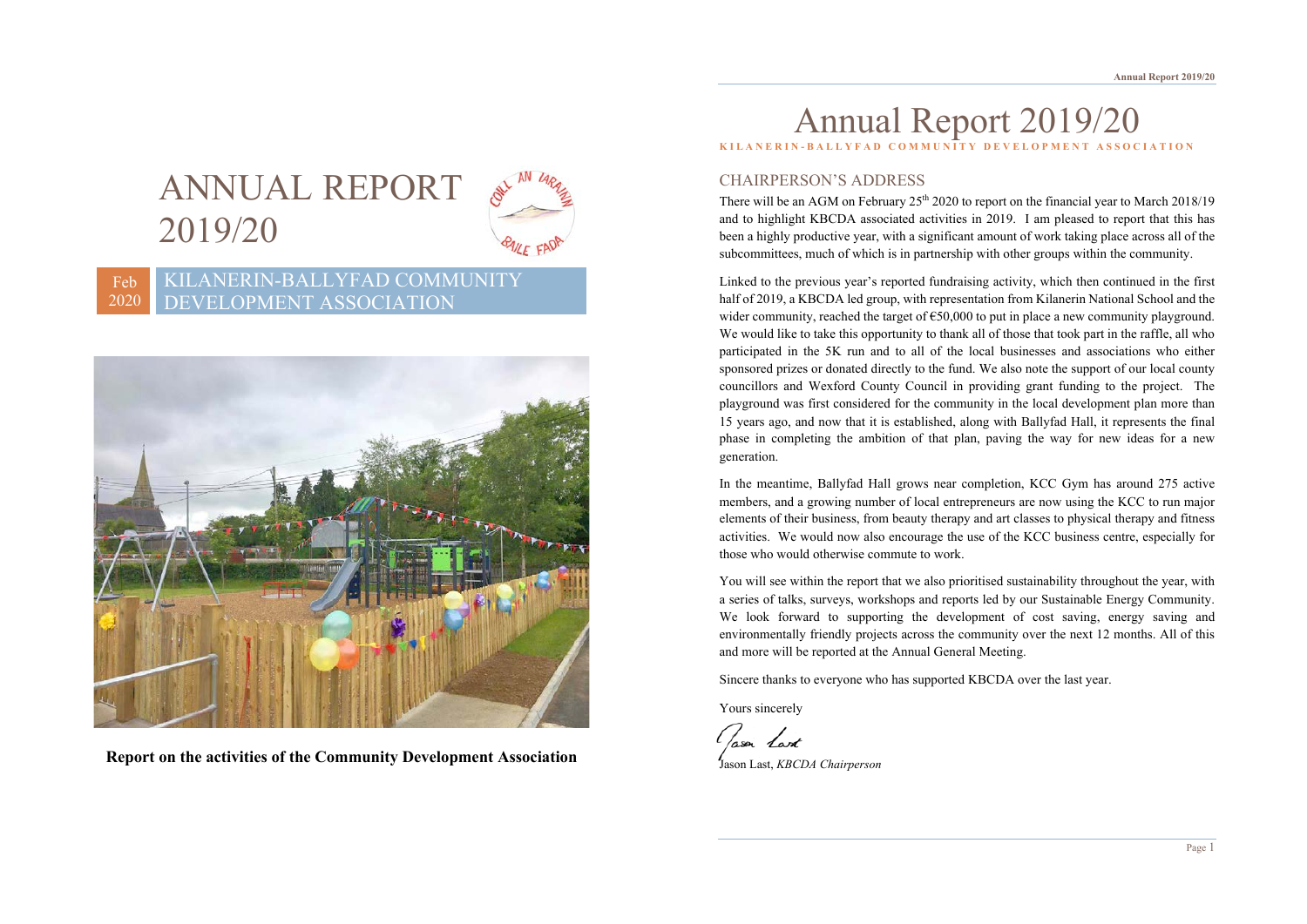# TREASURER'S REPORT TO MARCH 2019

| The full audited accounts will be available for inspection at the AGM. |  |
|------------------------------------------------------------------------|--|
| Income and Expenditure Account for year to 31/03/2019                  |  |

|                               | <b>CURRENT COMMITTEE</b>                                        | пис тан аданса ассоциез мні юс атанамістог нізрессион ас енс<br>Income and Expenditure Account for year to 31/03/2019 |            |            |
|-------------------------------|-----------------------------------------------------------------|-----------------------------------------------------------------------------------------------------------------------|------------|------------|
|                               |                                                                 | Income:                                                                                                               | €          | €          |
|                               |                                                                 | <b>Voluntary Contributions</b>                                                                                        | 11,742     |            |
| Chairperson                   | Jason Last                                                      | Revenue rebate re contributions                                                                                       | 1,418      |            |
| Vice Chairperson              | Cathal O'Sullivan (elected 2019), John Bardon (outgoing)        | Sports Hall rental & Gym membership                                                                                   | 39,368     |            |
| Secretary                     | Deirdre Sheriff (elected 2019), Cathal O'Sullivan (outgoing)    | Birthday parties. Business centre & salon                                                                             | 18,623     |            |
| Treasurers                    | Peter Bushe, Karen Curtis (elected 2019)                        | Donations                                                                                                             | 1,933      |            |
|                               |                                                                 | Coffee shop sales                                                                                                     | 25,273     |            |
| Members                       | Padraic Caulfield                                               | Sundry Income                                                                                                         | 1,491      |            |
|                               | Aileen Cooper                                                   | FAS, Arts & Woodland grant                                                                                            | 17,924     | 117,772    |
|                               | Anthony Donohue                                                 | <b>Other Income</b>                                                                                                   |            |            |
|                               | Nicky D'Arcy                                                    |                                                                                                                       |            |            |
|                               | Michael D'Arcy                                                  | Strictly income                                                                                                       | 65,628     |            |
|                               |                                                                 | Grant received re Building & playground                                                                               | 68,019     | 133,647    |
|                               | Mary Fleming                                                    |                                                                                                                       |            |            |
|                               | Gráinne Hartnett                                                | <b>Expenditure:</b>                                                                                                   | €          | €          |
|                               | Donal Hayden                                                    | Development Works                                                                                                     | 41,003     |            |
|                               | John Hegarty                                                    | Fixture, Fittings & Equipment                                                                                         | 25,159     |            |
|                               | Elaine Hughes                                                   | Donations - Ballyfad Hall                                                                                             | 9,000      |            |
|                               | Seamus Hughes                                                   | Woodland walks project                                                                                                | 19,182     |            |
|                               | Enda Kavanagh                                                   | Insurance & service charges                                                                                           | 7,018      |            |
|                               | Dolores Murphy                                                  | Wages                                                                                                                 | 30,547     |            |
|                               | Dave Naughton                                                   | Cafe resale Purchases                                                                                                 | 17,509     |            |
|                               | Pat O'Connor                                                    | Cafe consumables                                                                                                      | 8,396      |            |
|                               | Peter O'Connor                                                  | Gym & party expenses                                                                                                  | 6,104      |            |
|                               | Fionntán Ó Súilleabháin                                         | Cleaning & repairs                                                                                                    | 12,160     |            |
|                               | Julie Sammiller                                                 | <b>Bank Interest and Charges</b>                                                                                      | 6,601      |            |
|                               |                                                                 | Office Expenses                                                                                                       | 4,816      |            |
|                               | Deirdre Sheriff                                                 | Telephone                                                                                                             | 1,181      |            |
|                               | Karen Finigan (elected 2019)                                    | Accounts & Professional Fees                                                                                          | 1,800      |            |
|                               | Jane Hughes (elected 2019)                                      | Subscriptions                                                                                                         | 2,288      |            |
|                               | Niamh Kavanagh (elected 2019)                                   | ESB & Heating                                                                                                         | 10,640     |            |
|                               | Michael McGonigle (rejoined 2019)                               | Expenses Strictly Event incl funds to Rock                                                                            |            |            |
|                               | Ray McMonagle (elected 2019)                                    | GAA                                                                                                                   | 43,595     |            |
|                               |                                                                 | <b>Sundry Expenses</b>                                                                                                | 1,279      | 248,278    |
| <b>CE Community Secretary</b> | Tina Gregory / Emma Henderson                                   | Excess of Income over expenditure including capital items                                                             |            | 3,141      |
| CE workers                    | Pat Howard, Tom Bergin, Eamon Byrne, Kevin Walker               | <b>Funded by</b>                                                                                                      |            |            |
| RSS worker                    | Pat Sheehan                                                     | Increase in creditors                                                                                                 | 4,736      |            |
| <b>KCC</b> Employees          | Tina Gregory, Irene Molloy, Martina Gethings                    |                                                                                                                       |            | 4,736      |
|                               |                                                                 | <b>Increase after creditors movement</b>                                                                              |            | 7,877      |
| Bankers                       | Ulster Bank Gorey, Bank of Ireland, Carnew                      | <b>Bank Movement</b>                                                                                                  | €          | €          |
| Accountant                    | Donal Noonan, Michael Doyle & Co                                | Opening Bank Balances Current a/c 01.04.2018                                                                          | 5,143      |            |
| Solicitors                    | Donal O'Sullivan & Co.                                          | Opening Loan Balance                                                                                                  | $-119,637$ |            |
| Architects                    | Enda O'Leary, HKR                                               | Opening Members loans                                                                                                 | $-89,838$  | $-204,332$ |
|                               |                                                                 | Closing a/c Balances Current a/c 31.03.2019                                                                           | 10,257     |            |
|                               |                                                                 | Closing Loan Balance                                                                                                  | $-109,374$ |            |
| $c \cdot r$ n $r$             | $\mathbf{a}$ and $\mathbf{a}$ and $\mathbf{a}$ and $\mathbf{a}$ | Closing members loans                                                                                                 | $-97,338$  | $-196,455$ |

*The Committee of the Development Association extends its sympathy to the families of those supporters and contributors who have passed away during the past year, and to all in our community who have suffered loss.* 

# **Increase in Bank Balances year ended 31.03.2019 7,877**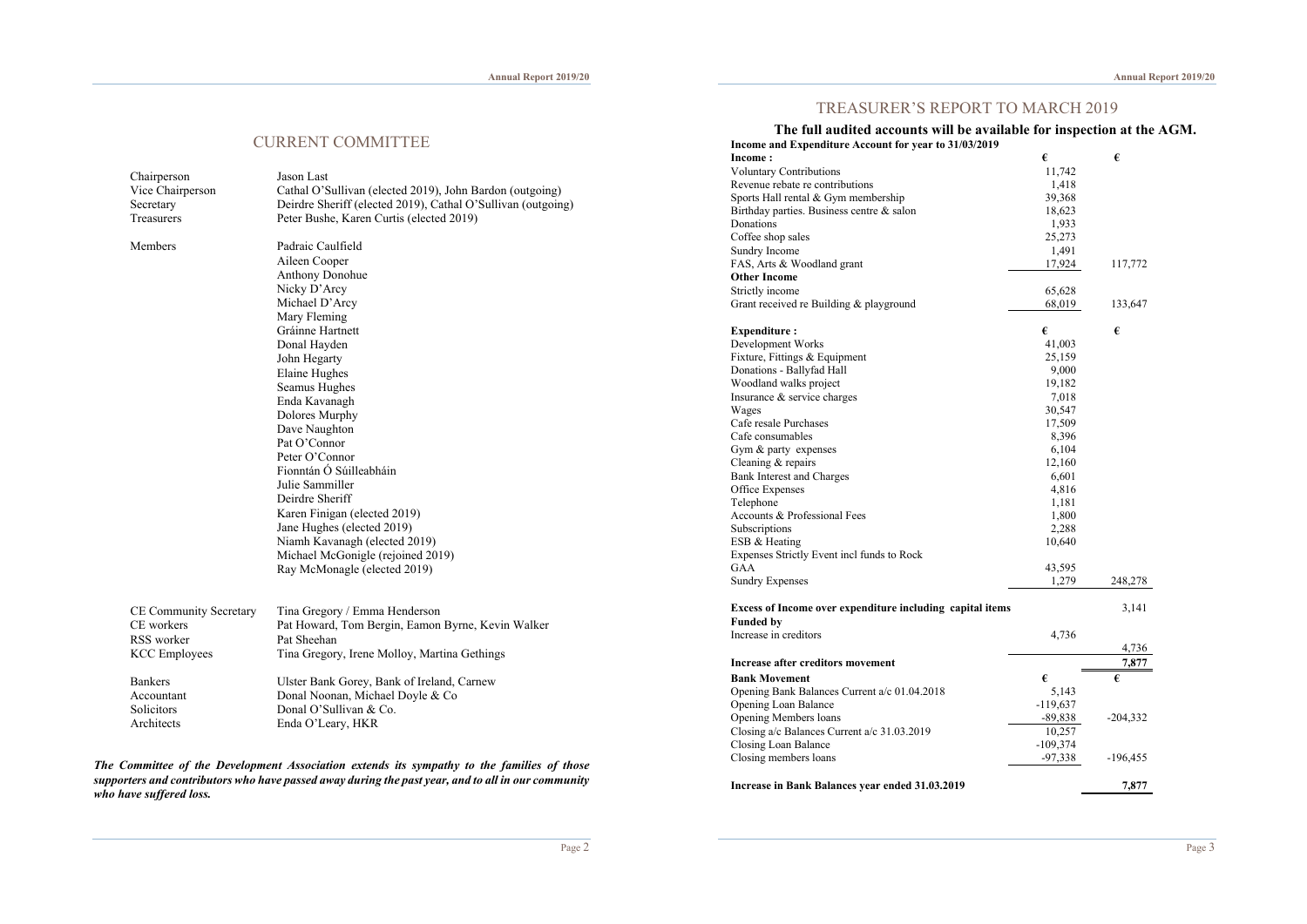# ACTIVITIES REPORT

# **Kilanerin Community Centre - KCC**

Last year, we reported that the Town and Village Renewal Grant of  $\epsilon$ 54,000 had been used to complete the café, common areas, stores, a business centre and facilities for physical therapy. These facilities are being further augmented by a Youth Facilities Grant of  $\epsilon$ 12,302.52 with spending to be complete by June 2020. This has allowed the viewing area floor to be completed, and for a number of storage units to be incorporated, one of which will be used for storing fitness equipment, the other to be used for youth facility equipment including beanbags, games tables and film projection equipment. This development has also allowed a lobby to be created to the viewing area which reduced the noise transmission to the rest of the centre, including the business room. The business room/workspace is now complete, and a number of members of the community have started to use this as a hot desk facility. It has also provided an office for the Kilanerin Group Water Scheme.



### *KCC Community Café, Now Cosy Cottage*

KCC Café opened its doors on 28<sup>th</sup> May 2018 and was operated by community and Centre employed staff until November 2019. At this point, the KCC Community Café committee received expressions of interest and invited The Cosy Cottage, a now well established business in Gorey, to also operate from the KCC facility. The Café Committee warmly welcome The Cosy Cottage to Kilanerin and note that those who had previously been involved in working in the Community Café were selected by Timea and Franck to be employed by The Cosy Cottage also. The Café facility has therefore managed to continue to provide a space for both locals and visitors to meet for a catch up over great coffee & increasingly delicious food.

#### *KCC Parties*

KCC is now well known for its parties which have been further enhanced by two new developments. A room directly connected to the sports hall has been converted into an amazing party room

(with thanks to Tina Gregory and the CE/RSS team). The large bouncy castle has now been replaced with a more modern and ultra-safe version; very popular with party groups. Due to the popularity of the party offerings, our party coordinator, Irene Molloy, continues to manage and welcome all party goers to the Centre. KCC would be delighted to welcome any group



or society that is looking to meet on a regular basis. We are delighted to have school parents group, Parent & Toddler groups visit us on a regular basis.

# *KCC WorkSpace*

This is a newly fitted out shared community workspace consisting of 10 dedicated workstations, 1 Private office and 1 Breakout / Meeting Room. The **WorkSpace** is now open and fully operational with affordable short and long term rental options available. Facilities include High Speed Fibre Optic Broadband, High Speed Printing facilities, access to meeting rooms, as well as access to the amenities of the centre. In addition, the large meeting room on the ground floor is available for hourly and daily rentals. This meeting room will be converted to a fully equipped conference room over the coming months. The KCC



WorkSpace is an ideal hub for remote workers, start-ups, freelancers and more, who are looking for an affordable, flexible, office environment in a convenient location.

#### *KCC Community Gym and Sports*

The community gym continues to be one of the success stories of the new Centre and since November 2017 over 400 people have taken out membership of which over 275 are currently active members. The gym continues to be popular across all ages and genders, with a constant flow of users from early



morning till late at night. Improvements and additions to the gym continue to be made based on feedback from members and from the gym subcommittee. These include the addition of a commercial cable crossover machine and commercial spin bike. In addition spin bikes have been purchased jointly with one of the personal trainers and spinning classes are now available. As well as the KBCDA committee members, Jenny Connor, Keith Boland and Ross O' Loughlin as regular gym users have been co-opted onto the subcommittee and provide valuable insights and assistance which is much appreciated.

*New cable crossover being assembled in KCC Gym*

Recent additions and innovation include a new Bluetooth sound system and smart TV which allow instruction videos to be shown. As well as providing a community facility the gym also allows qualified personal trainers to operate in a private capacity which brings an additional business dimension to the overall operation of the Centre. The sports hall has also been upgraded to incorporate professional basketball and indoor bowls equipment – the indoor bowls group meet regularly on Tuesday nights and provide another opportunity for recreational activity within the community.

#### **The Association are delighted to see the Community Centre being used so vigorously by members of the community and wider.**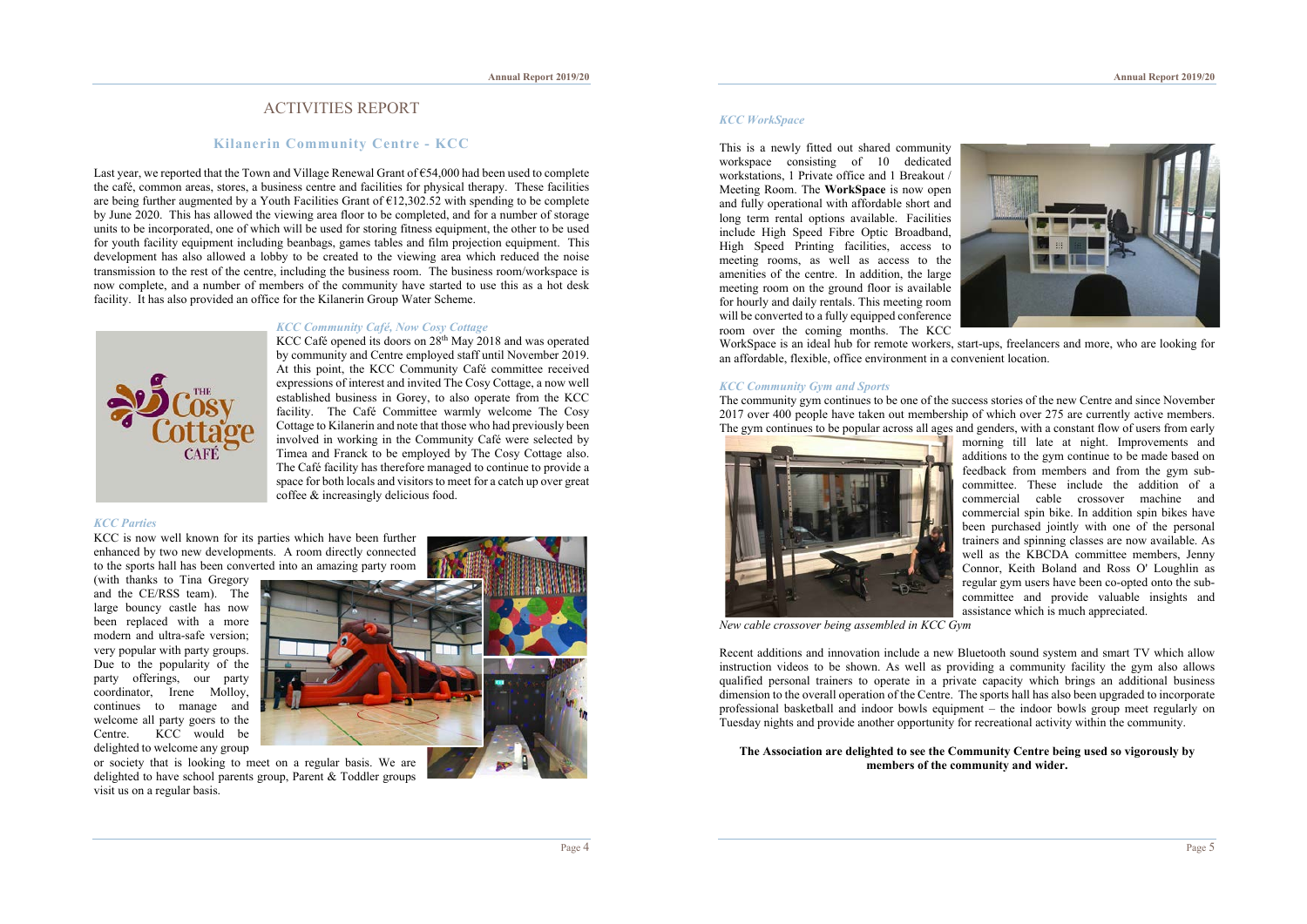# **Sheltered Housing**

Kilanerin Sheltered Housing Association, run by John Bardon and his committee (Annie Kent, Mary D'Arcy, Paddy Hughes, Brian Hughes, Donal Hayden), continues to operate the sheltered housing units opposite the new Centre. All units are currently occupied but should someone feel they may have a need for a family member in the future they should contact a committee member of KSHA. KSHA, in cooperation with KBCDA, have recently installed CCTV cameras to provide additional security to residents.

### **Tidy Towns**

KBCDA continues to assist the Tidy Towns campaign by the provision of 3 Community Employment Program (CEP) workers and two Rural Social Scheme workers, who work on a range of maintenance and development projects (with thanks to Siobhán Nolan of Coolgreany-Kilanerin Community Employment Program and Margo Hayes of Wexford Local Development). Kilanerin Tidy Towns had another successful year in 2018 with a number of new initiatives in sustainability and biodiversity under way. These include the community polytunnel and composting centre. A Christmas tree shredding service was also provided.



Other new projects for 2020 include the completion of undergrounding of services in the old village in co-operation with KBCDA (for which a grant of  $€50,000$  has been approved from LEADER) and the installation of a rainwater harvesting facility (LEADER application in progress).

Thanks to all who have supported KTT by turning up for to help with cleaning, planting and construction, and to those who offered materials, services and expertise free of charge. Thanks also for the support for fundraising events. Additional funding was obtained from POBAL and Wexford County Council. Thanks also to Gorey Municipal Council members and staff for their practical support and assistance.





KBCDA is delighted to have been able to continue to support the Gap Arts Festival through a limited yearly sponsorship and administrative support. This year, the festival incorporated activities for all age groups, with memorable performances<br>throughout. Festival-goers were Festival-goers were enthralled by the hilarious comedy play To Hell in a Handbag and the extraordinary talents of local and international classical musicians. A grand piano had to be carefully transported to Ballythomas National School where it was manoeuvred into place to provide an appropriately expert instrument to BBC Young Musician of the Year 2018 finalist Adam Heron. He was accompanied on violin by a local friend of equal talent, the Clonegal-born Christopher Quaid. The duo led a mesmerised audience through a series of classical pieces, and some famous film scores in addition to providing a musical accompaniment composed by Trevor Knight to a slide show of the images that form the European Rural Inspiration Awardnominated Gap Community Photo Portrait Project.

# **Communications**

The community website, www.kilanerin.com, contains a wealth of information on the area as well as up to date news of events and is updated regularly by Damian Nash to whom we extend our continued sincere gratitude. In addition, we have developed a KCC facility website that demonstrates the breadth and depth of activities and businesses available to the wider community. We will launch this at the AGM.

# **Woodland Walks**

In addition to the resurfacing of the Kilanerin and Curragh Woodland walks to create a 6.5km figure 8 looped trail for *all* seasons, the amenities now incorporate an equestrian trail, developed in co-operation with Coillte and with funding from the Windfarm fund. Wexford Walking Trails CLG has gained yearly access to funding for minimum maintenance standards required by Sport Ireland. These funds are being supplied by Wexford County Council. Disability access has also been enabled.

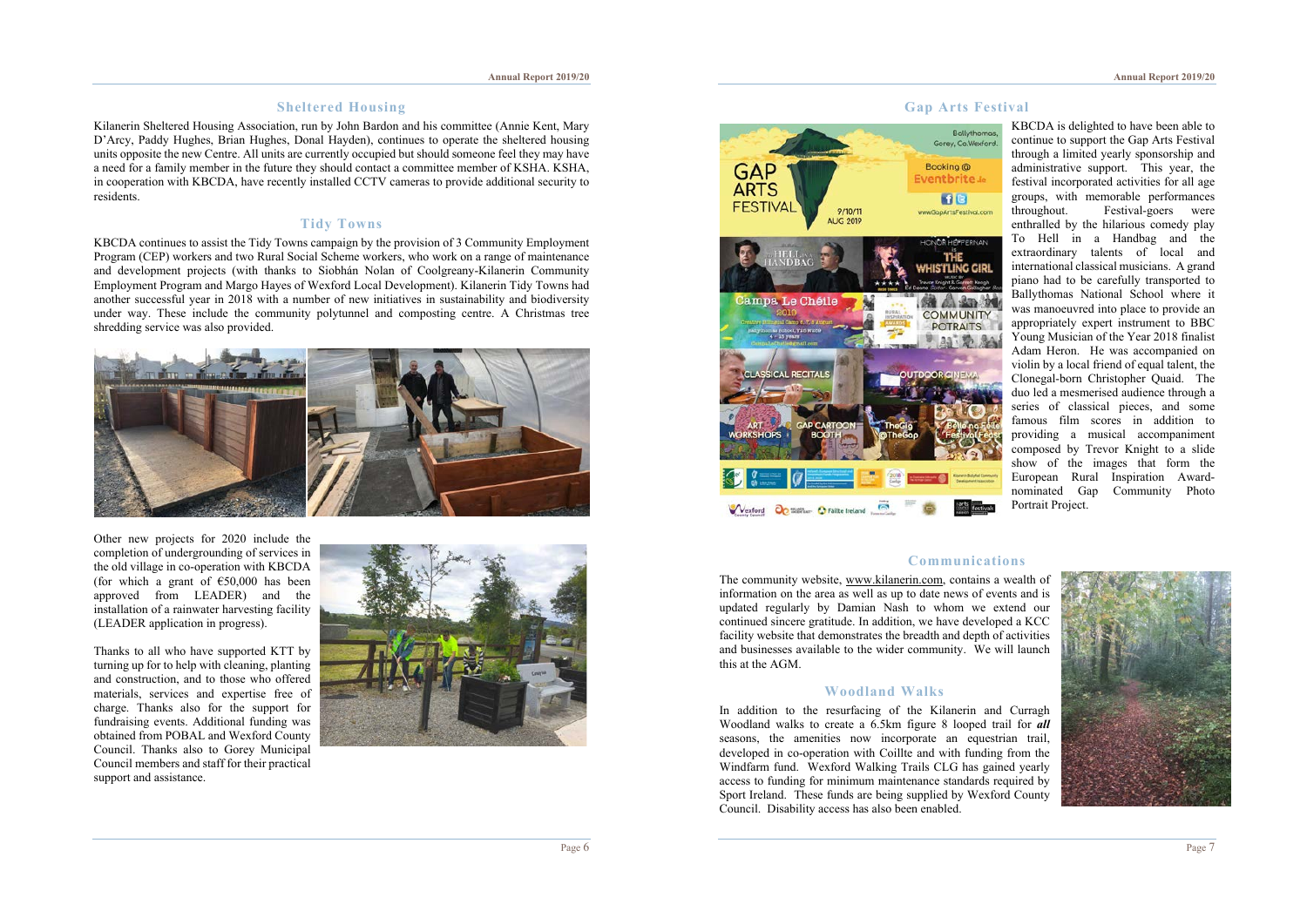# **KBCDA Governance Committee**

A new committee has been set up to bring KBCDA into alignment with the Ethics and Governance requirements for the charity and not-for-profit sector. In 2018, the Charities Regulatory Authority took on responsibility for establishing the standards for good corporate governance for charities and in November 2018, it published a new Charities Governance Code with which all charities will be expected to start reporting their compliance by 2021.

KBCDA started on the journey to compliance by establishing a small committee to review our current status and recommend the enhancements needed to bring our group into full compliance by 12/2020. During 2019 the team reviewed all KBCDA practices, held a workshop to include the full committee in the review. The outcome of the work suggests a number of areas to be revised/updated:

1. Addition of statement of purpose and integrity statement, code of conduct in the Constitution

- 2. Development of an induction pack for new committee members
- 3. Development of written roles & responsibilities for everyone working in, or for, KBCDA
- 4. Development of a procedure, available to all in the community for queries, comments, complaints.

This will be the main work for the Governance Committee in 2020. The group also proposed wording for incorporation into the deeds of KCC. Revised wording for the KBCDA constitution, and the paragraph to be incorporated into the deeds will be reviewed for possible inclusion at the AGM:

#### *Statement of Purpose*

To develop inclusive local facilities and projects which sustain our community and community spirit.

#### *For Inclusion in Kilanerin Community Centre Deeds*

The Community Centre in Kilanerin is an entity built by the community, to be run by the community for the use and benefit in perpetuity for all members of the community; never to be sold or to be appropriated by any individual, group or institution.

#### **Fundraising**

The voluntary contribution scheme ended officially in April 2016 but a number of members are still paying their monthly contributions or have transferred them into gym membership. Members of KBCDA are extremely grateful to all those that continue to contribute by either method. Since the Strictly dancing competition, reported at the last AGM, further fundraising efforts have concentrated on raising funds for the local playground. Additional funds have been raised through seeking grant aid, with success through the recent LEADER funding call for village enhancement. Funding has also been obtained by leasing a site for installation of telecommunications infrastructure.

# **Playground Committee**

The playground committee are please to inform you that €50,000 has been raised by the efforts of many in a variety of fundraising activities in late 2018, and early 2019; Helena's Christmas Flower arranging, donations from community members, a first ever Christmas Fair in 2018, a Christmas Raffle in collaboration with Kilanerin National School and a 5k/10k fun run in collaboration with the Kilanerin GAA Club. Wexford County Council granted  $\epsilon$ 25,000 and a number of small amenities grants. Local associations including Kilanerin Ladies GAA Club, Kilanerin Tidy Towns, Kilanerin Hall Committee, Kilanerin ICA, Kilanerin National School Parents Association and Kilanerin National School Board of Management also made a series of generous contributions to the fund. Finally, a series of local people and businesses also donated generously, including but not limited to:

Arthur O'Leary & Associates Wexford Lavender Farm RSS Ltd O'Sullivan Motors Apex Geothermal Gaslamp Gallery Peroco Construction Allan Cooper Mooney Estates Noel Murphy's Gala Store Drumore Construction Gethings Carpentry Tom Ireton Helena's Florists Dolly's Hair Salon

The playground was opened in June 2019 by Cllr John Hegarty, with children from Kilanerin and surrounding areas rushing through the gates to enjoy the facilities. The playground committee responsible for designing, fundraising and delivering the playground included Aileen Cooper, Áine O'Sullivan, Deirdre Sheriff, Donal Buggy, Fionntán Ó Súilleabháin, Julie Sammiller, Maria Gethings, Padraic Caulfield, Jason Last & John Hegarty.

# **Community Men's Shed**

A local Men's Shed has been initiated and is still in the process of being set up, with twelve members already! Anyone interested in joining can contact Dave Coates, Dave Naughton or Jim Hughes. KMS have undertaken several initiatives to assist Tidy Towns and Parish activities.

### **Ballyfad Hall**

KBCDA has contributed to the development of a new community hall in Ballyfad. The work, which commenced with site clearance in November 2017, is being advanced under the direction of the Ballyfad Community Hall Committee consisting of Pat O'Connor, Myles Carroll, Mary D'Arcy, Pat Cullen, Bernadette Cullen, Philomena O`Toole, Gordon Tutty, Lilly Boland, Tom Forde, Fr. Browne PP. In addition KBCDA have contributed  $\epsilon$ 30,000 towards the project from the voluntary contribution scheme. The team are looking forward to supporting everyone who wishes to use the facilities in the Ballyfad New Hall and fulfilling their wish to develop the local community.

# **Sustainable Energy Community**

Led by Ms Karen Finigan, KBCDA Sustainable Energy Community (SEC) was established in late 2018, linked to KBCDA but with representation from across a wide range of community groups. Since then, KBCDA SEC have completed some fundamental requirements, including the development of a community charter, an assessment of local skills and, following a successful SEAI grant application, an Energy Master Plan and an associated Register of Opportunities has now been created.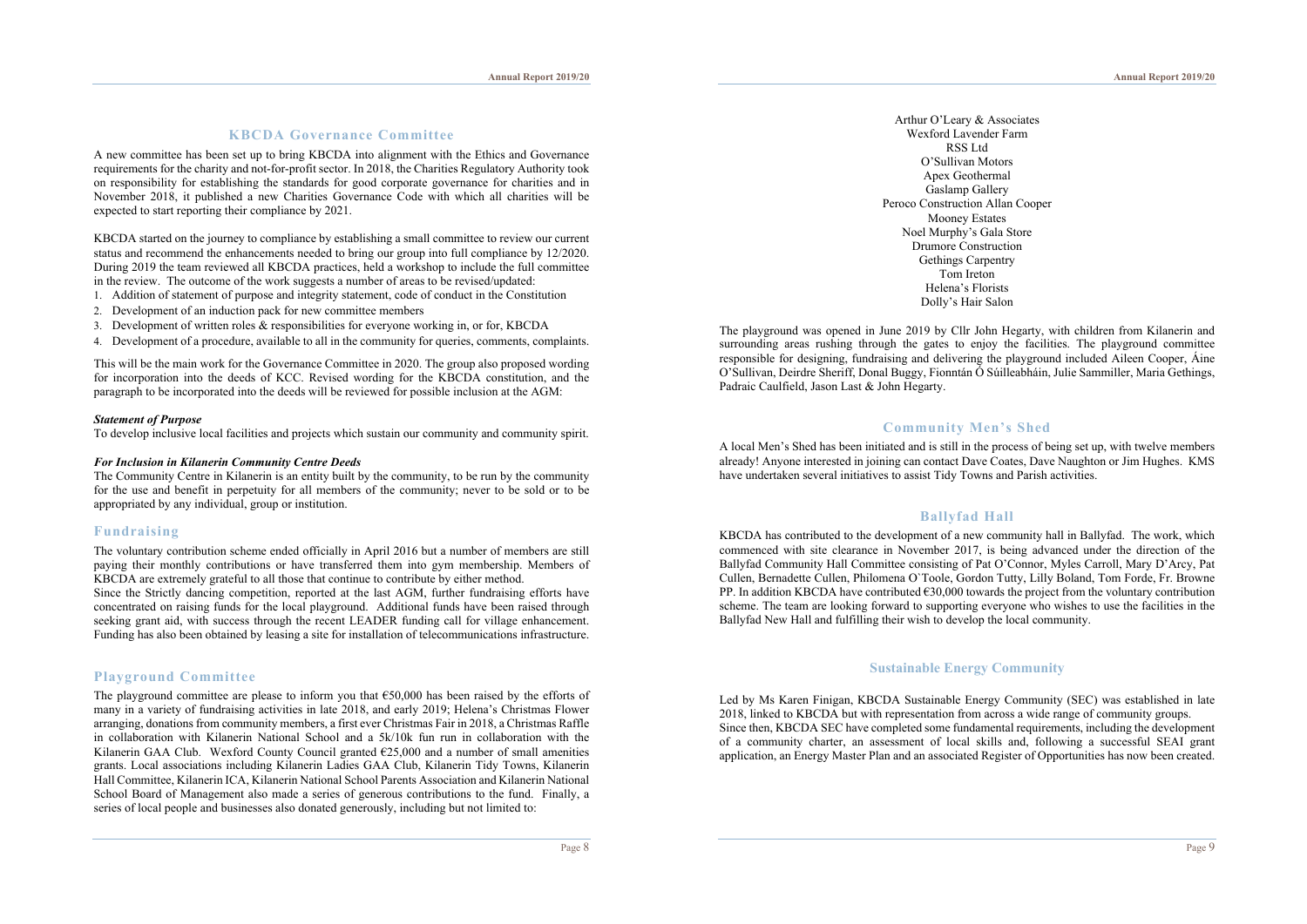#### **Annual Report 2019/20**



*Sustainability Fair, Kilanerin* 

*KBCDA are pleased to note that two national bodies have appraised our SEC resulting in significant awards:*

- SEAI KBCDA-SEC is the nationwide winner as top SEC in the country.
- 'Climate Action and Air Quality Award' Tidy Towns Special Award – our awareness raising efforts noted in our achieving success in this award – one of three winners across the country.

AWARENESS RAISING has also been high on the agenda, with the following highlights:

- Sustainability Fair

- Annual sustainability seminar series

- Energy Usage Surveys (well over 300 households participated) - Town Meetings to announce & explain Energy Master Plan and then to share the results of Energy Master Plan.



# **Representations**

Contact has been maintained with Council staff, local Councillors, TDs, Senators, WLD, Wexford Public Participation Network, the Gorey District Tidy Towns network, Coillte, ESBI, the Raheenleagh Windfarm Fund and the Department of the Environment, among others. This has been done by way of meetings and attendances at seminars, public meeting and consultations.

Thanks to committee members Minister Michael D'Arcy, Council Chairman John Hegarty and Councillors Donohoe and Ó Súilleabháín for their work and support.

# **Public Participation Network (PPN)**

The Wexford Community Forum has been replaced by the new format PPN. The Development Association is a registered member and urges other community bodies to do the same. Peter O'Connor is an elected PPN Community and Voluntary representative on the Wexford County Council's Local Community Development Committee (LCDC) and Karen Finigan was elected in 2019 as a Community & Voluntary Representative to the Environment & Climate Change SPC.

## **Community Gain Fund**

A total of €13,996 was awarded this year from the Windfarm fund to 5 projects in KBCDA area, Total windfarm funding obtained since the start of fund for projects in KBCDA area is £281,626. The main projects which are receiving ongoing multi-annual funding are Ballyfad Hall (€95,000 total award) and the All-Weather pitch Kilanerin  $(F90,000)$  total award).

# **Grants and supports received in 2018/19**

- Payment for Community worker under the Rural Social Scheme.
- Funding of 3 Community Employment Scheme Workers to carry out community work in Ballythomas, Ballyfad and Kilanerin from the Department of Social Protection.
- TÚS worker for Ballythomas.
- Youth Facilities Grant awarded January 2019 for  $\epsilon$ 12,302.52 from Wexford LEADER programme to provide for facilities at KCC, including completion of the viewing area, the provision of equipment.
- Amenity grant towards Tidy villages work in Ballyfad, Annagh & Kilanerin. Provision of trees, clean up kits, and waste disposal facilities for Tidy Towns Group from Wexford County Council.
- LEADER Village Enhancement Grant €50,000

# **Work Program 2019/20**

- Support Ballyfad Hall group in completing a new community hall
- Continued support of Tidy Villages, Arts Groups and other activities
- Improve community digital connectivity
- Further operationalise KCC WorkSpace
- Complete Youth Facilities for 14 to 18 year age group
- Complete the work on Governance Code
- Develop the existing community solar farm opportunity
- Continue working across the community on sustainability and biodiversity
- Commence work on a new Community Development which will address the future needs of the Community over a 15 year period